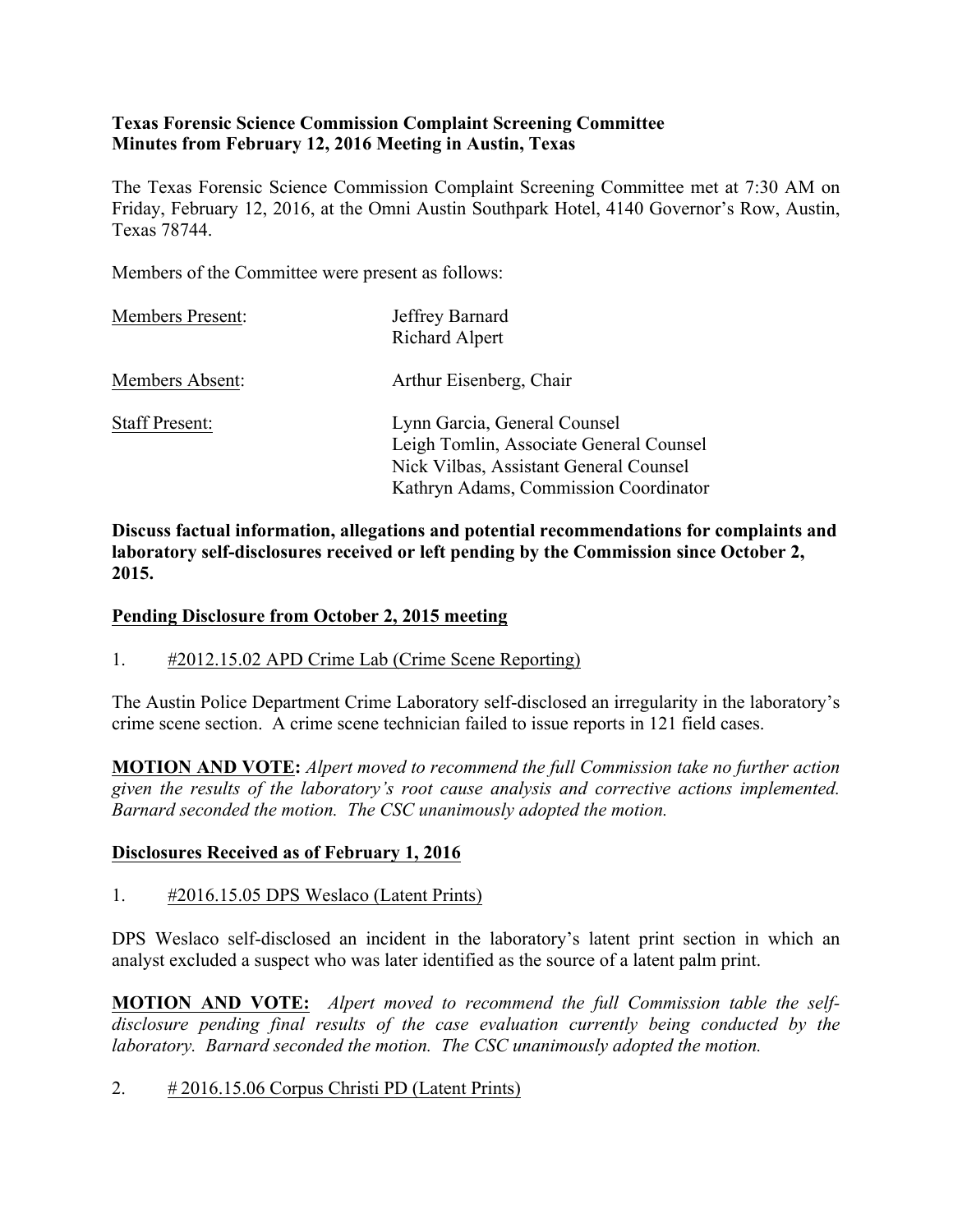The Corpus Christi Police Department Crime Laboratory self-disclosed an incident in the laboratory's latent print section in which an analyst erroneously identified a latent print on a CTS Latent Print Proficiency Test.

**MOTION AND VOTE:** *Alpert moved to recommend the full Commission issue a letter to the laboratory advising them to notify the prosecutor regarding the failed proficiency test and explaining no further action is necessary in light of the root cause analysis and corrective action taken by the laboratory. Barnard seconded the motion. The CSC unanimously adopted the motion.*

### **Complaints Received as of February 1, 2016**

1.  $\#$  1116.15.14 Jackie Wilson (DNA; DPS Houston)

Inmate Jackie Wilson filed this complaint alleging a DPS (Houston) analyst issued a false and misleading report and gave false and misleading testimony regarding the DNA analyses performed in his case.

**MOTION AND VOTE:** *Alpert moved to recommend the full Commission refer the complaint to the DNA Mixture Project because the allegations are related to DNA mixture interpretation. Barnard seconded the motion. The CSC unanimously adopted the motion.*

### 2. #1117.15.15 Darius Elam (Harris County DA; DNA)

Inmate Darius Elam, who was granted post-conviction DNA testing on fingernail clippings from the victim in his case, filed this complaint alleging the results excluded him as a contributor and identified another profile. The profile was run against CODIS but no hit was identified. Elam alleges the Harris County District Attorney's office has denied him relief by claiming they cannot eliminate the victim's DNA as the source of the profile. He further alleges the District Attorney's office falsified a latent print connecting him to the crime scene.

**MOTION AND VOTE:** *Alpert moved to recommend the full Commission refer the complaint to the DNA Mixture Project because the allegations are related to DNA mixture testing and interpretation. Barnard seconded the motion. The CSC unanimously adopted the motion.*

3. #1118.15.16 Mario Cockerham (Southeast Texas Forensic Science Center; Dog Scent Lineup, Autopsy

Inmate Mario L. Cockerham filed this complaint, alleging dog scent line-up evidence was used to convict him at trial and the forensic pathologist's conclusions about the death of the infant victim were incorrect and biased.

**MOTION AND VOTE:** *Alpert moved to recommend the full Commission dismiss the complaint because the Commission has previously addressed the complaint and the forensic issues have*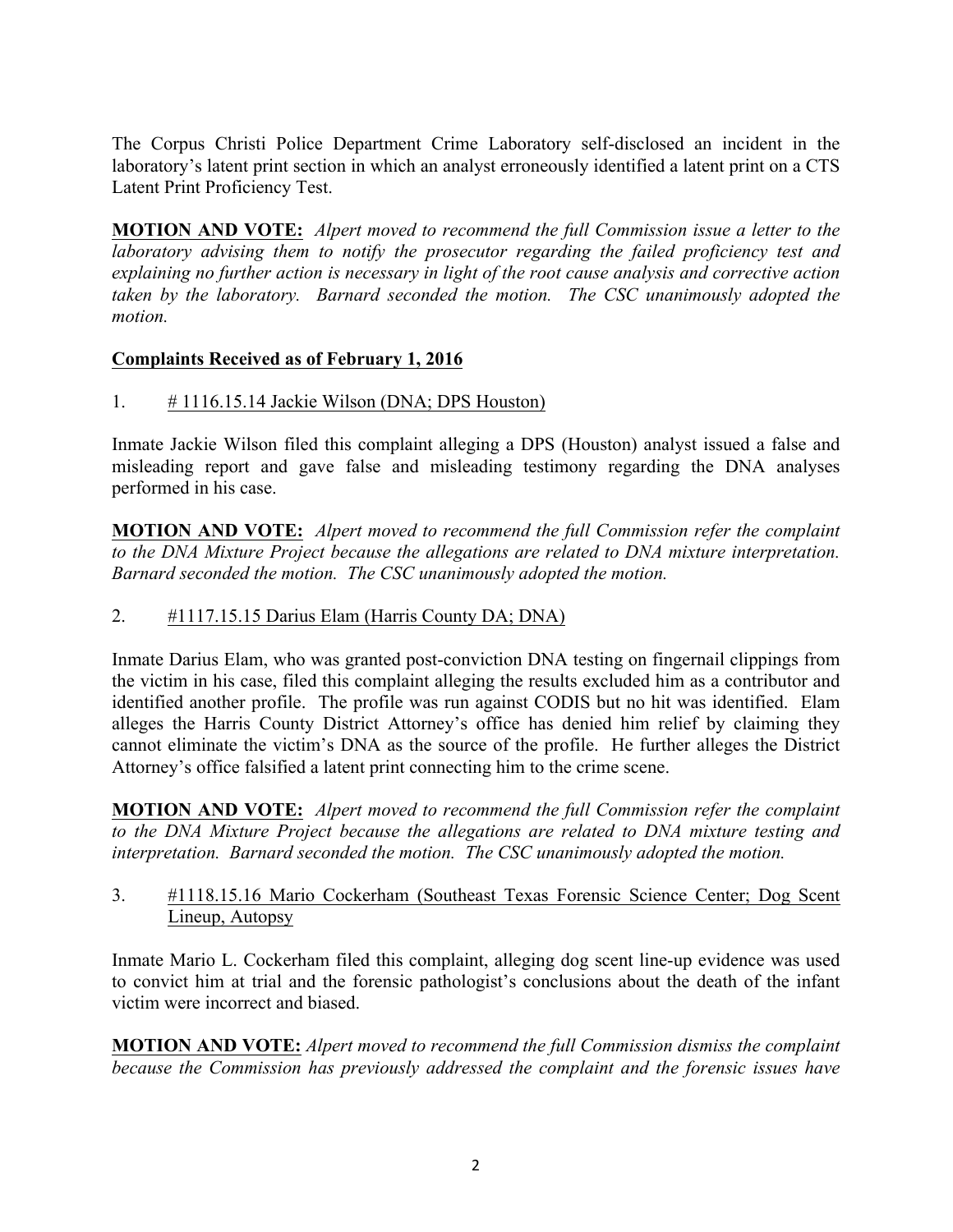*either been resolved or are beyond the Commission's jurisdiction. Barnard seconded the motion. The CSC unanimously adopted the motion.*

# 4. #1119.15.17 Debra Stephens (APD; Controlled Substance)

This complaint was filed by Debra Stephens, a former APD employee, relating to a controlled substance case against defendant Steven Louis Vallejo, alleging Austin Police Department Laboratory management reported false errors in the analysis of Vallejo's case to destroy her reputation.

**MOTION AND VOTE:** *Alpert moved to recommend the full Commission dismiss the complaint because the general allegations set forth in the complaint have already been vetted by ASCLD/LAB and the Commission. Barnard seconded the motion. The CSC unanimously adopted the motion.* 

# 5. #1120.15.18 Jason Spence (McClennan County DA's Office; DNA, Bite marks)

Jason Spence, son of David Spence, filed this complaint alleging the wrongful conviction of David Spence, Anthony Melendez and other defendants involved in the Lake Waco Murders, requesting DNA testing for Anthony Melendez and re-evaluation of the bite mark evidence used at trial.

**MOTION AND VOTE:** *Alpert moved to recommend the full Commission dismiss the complaint because the Commission has no statutory authority to order DNA testing in any particular criminal case or to determine the status of testing at any particular time, and also because bite mark testimony may be included as part of the Bite Mark Panel review process. Barnard seconded the motion. The CSC unanimously adopted the motion.* 

# 6. #1121.15.19 Randy Virgil Echols (DPS Waco; Sexual Assault Kit/DNA)

Inmate Randy Virgil Echols filed this complaint alleging general misconduct by the Comanche County Sheriff's Office, the DPS (Waco) crime lab, and Hendricks Medical Center S.A.N.E. nurse Judith Lafrance.

**MOTION AND VOTE:** *Alpert moved to recommend the full Commission refer the complaint to the DNA Mixture Project because the allegations are related to DNA mixture interpretation. Barnard seconded the motion. The CSC unanimously adopted the motion.*

### 7. #1122.15.20 Roger McCluer (Dr. Di Maio; Bullet Trajectory/Gunshot Wound)

Inmate Roger McCluer filed this complaint alleging Dr. Di Maio negligently expressed an unsupported opinion related to bullet trajectory, gunshot wounds and other evidence presented at McCluer's trial.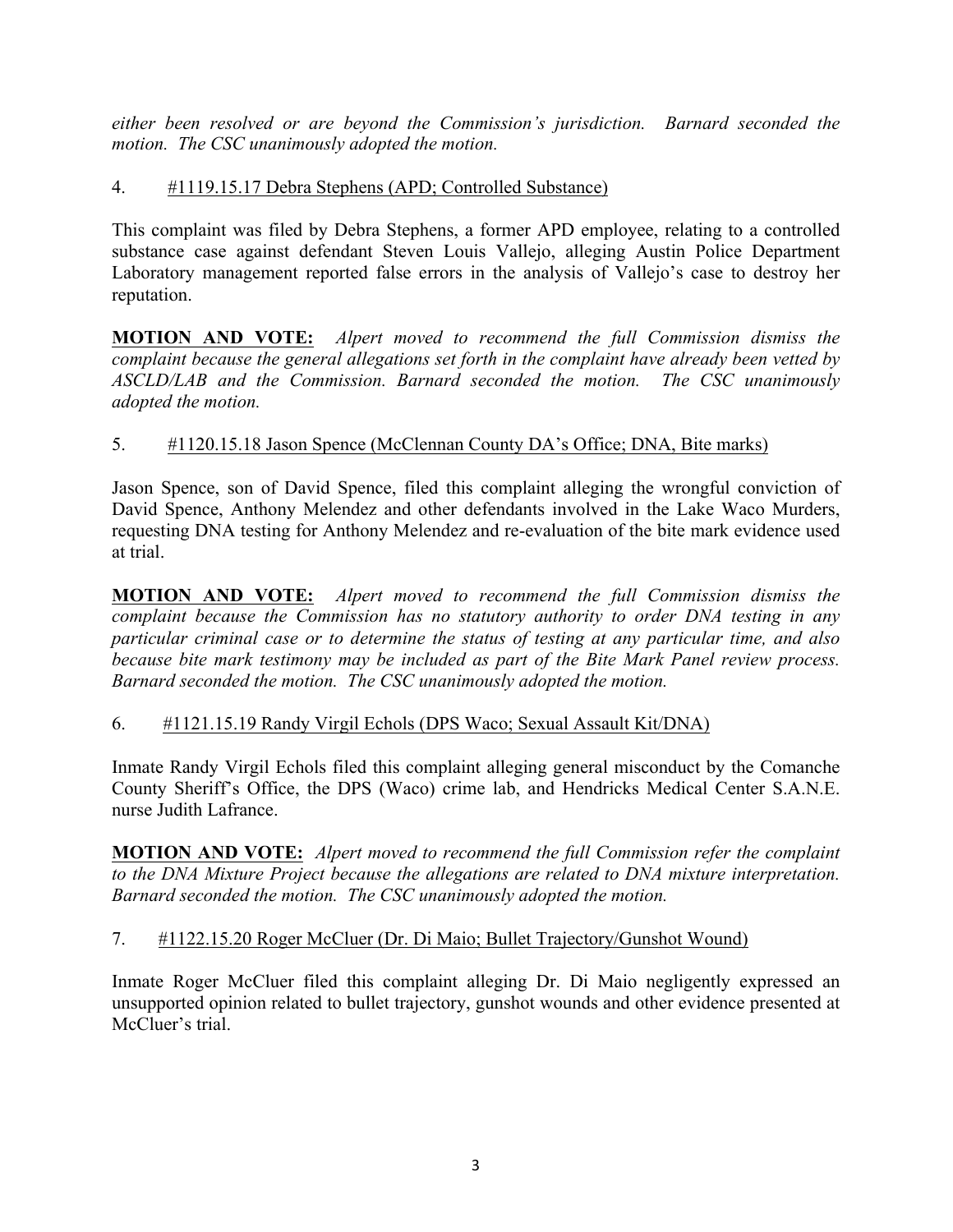*Barnard recused himself from discussion and deliberation of this complaint, because his laboratory performed the autopsy in the case. Members tabled the complaint for discussion by the full Commission.*

### 8. #1123.15.21 Jarnyl Brown (Ft. Worth PD; Firearms/Tool Marks)

Inmate Jarnyl Brown filed this complaint alleging the Fort Worth Police Department Crime Laboratory misreported findings in a firearms/tool marks report used to identify Brown as a shooter in his criminal case.

**MOTION AND VOTE:** *Alpert moved to recommend the full Commission dismiss the complaint and send a letter providing contact information for Texas innocence clinics for evaluation of any legal issues. Barnard seconded the motion. The CSC unanimously adopted the motion.* 

### 9. #1124.15.22 Guadalupe Padilla (DPS Austin; DNA)

Inmate Guadalupe Padilla filed this complaint requesting additional DNA testing by DPS (Austin). Padilla alleges additional testing would exclude him as the perpetrator in the aggravated sexual assault of a child and indecency with a child cases for which he was convicted in 1996 and 1997 and is currently serving a 37-year sentence.

**MOTION AND VOTE:** *Alpert moved to recommend the full Commission refer the complaint to the DNA Mixture Project because the allegations are related to DNA mixture interpretation. Barnard seconded the motion. The CSC unanimously adopted the motion.*

### 10. #1125.15.23 Melvin Pinion (Tarrant County DA; General Innocence)

Inmate Melvin Pinion filed this complaint requesting review of all the evidence used to convict him at his 2011 trial for indecency with a child, including video photos of the victim that were presented in the courtroom throughout the trial.

*Alpert recused himself from discussion and deliberation of this complaint because his office prosecuted the case. Members tabled the complaint for discussion by the full Commission.*

### 11. #1126.16.01 Frederick Ervin (lab unknown; DNA)

Catrice Nelson, sister of inmate Frederick Ervin, filed this complaint alleging the Jasper County District Attorney's Office and Jasper County Clerk's Office will not provide copies of DNA testing records that were used to convict Ervin at his trial.

**MOTION AND VOTE:** *Alpert moved to recommend the full Commission dismiss the complaint because it does not allege any negligence or misconduct relative to the DNA testing in the case. Barnard seconded the motion. The CSC unanimously adopted the motion.*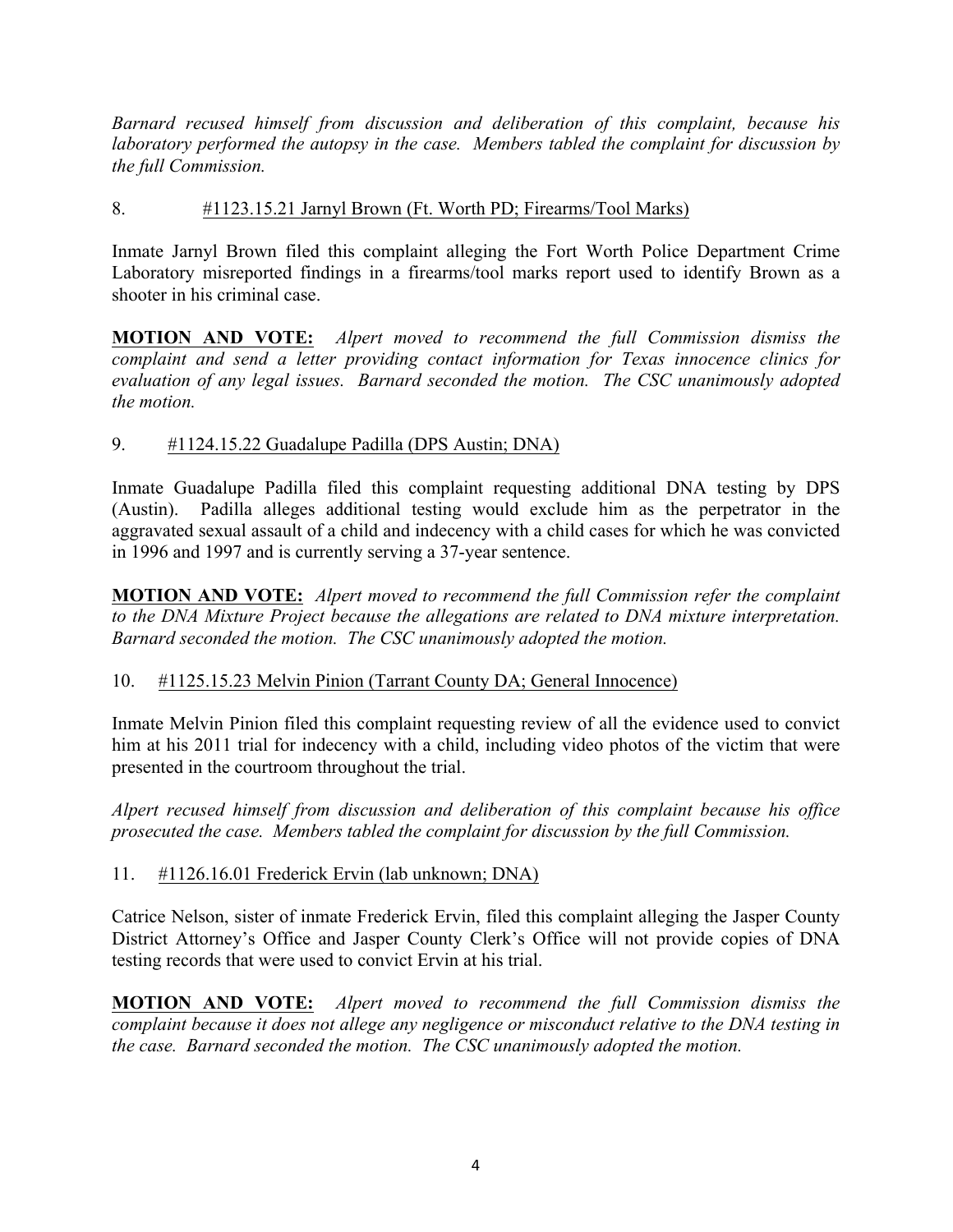Members discussed forwarding to DNA Mixture Project if it is subsequently determined that DNA testing was performed and included the interpretation of a mixture.

# 12. #1127.16.02 Chaz Rodgers (IFL Euless; Firearms/Tool Marks)

Chaz Rodgers, mother of victim Anthony Hudson who was shot and killed in 2012, filed this complaint. Rodgers believes defendant Devon Candler, who was convicted in Hudson's death, was wrongfully convicted due to faulty firearm/toolmark analysis and suppressed evidence and seeks closure in her son's death.

**MOTION AND VOTE:** *Alpert moved to recommend the full Commission dismiss the complaint in light of the laboratory's comprehensive explanation and provide a copy of the laboratory's response to the Complainant. Barnard seconded the motion. The CSC unanimously adopted the motion.* 

# 13. #1128.16.03 James Downs (DPS El Paso, DPS Lubbock; DNA)

Inmate James Downs filed this complaint alleging police illegally drew a blood sample from him and that DPS (El Paso) and DPS (Lubbock) crime labs and other law enforcement agencies made mistakes in the chain of custody and handling of the biological and other forensic evidence used to convict him for aggravated sexual assault of a child and kidnapping.

**MOTION AND VOTE:** *Alpert moved to recommend the full Commission to dismiss the complaint and refer it to the DNA Mixture Project and the Hair Microscopy Review Team because the allegations involve both DNA mixture interpretation and microscopic hair analysis issues. Barnard seconded the motion. The CSC unanimously adopted the motion.*

# 14. #1129.16.04 Carlos de la O (Bexar County Crime Lab; DNA)

Inmate Carlos de la O filed this complaint alleging Bexar County DNA analyst Erin Reat did not follow proper protocols for the paternity testing that identified Mr. De La O as the father of an aborted fetus following the sexual assault of a 14-year girl. Mr. De La O requests further testing that would allegedly prove he is not the father.

**MOTION AND VOTE:** *Alpert moved to recommend the Commission dismiss the complaint because the allegations were not supported by the comprehensive materials provided in the laboratory's response. Barnard seconded the motion. The CSC unanimously adopted the motion.* 

# 15. #1130.16.05 Marlin Wayne Webb (Dr. Suzanna Dana; Blood Spatter Analysis)

Inmate Marlin Wayne Webb filed this complaint, alleging pathologist Dr. Suzanna Dana was not qualified to render the blood spatter analysis opinion she gave at Webb's capital murder trial. Dr. Dana provided a response in which she claimed that she never held herself out as a blood spatter expert.